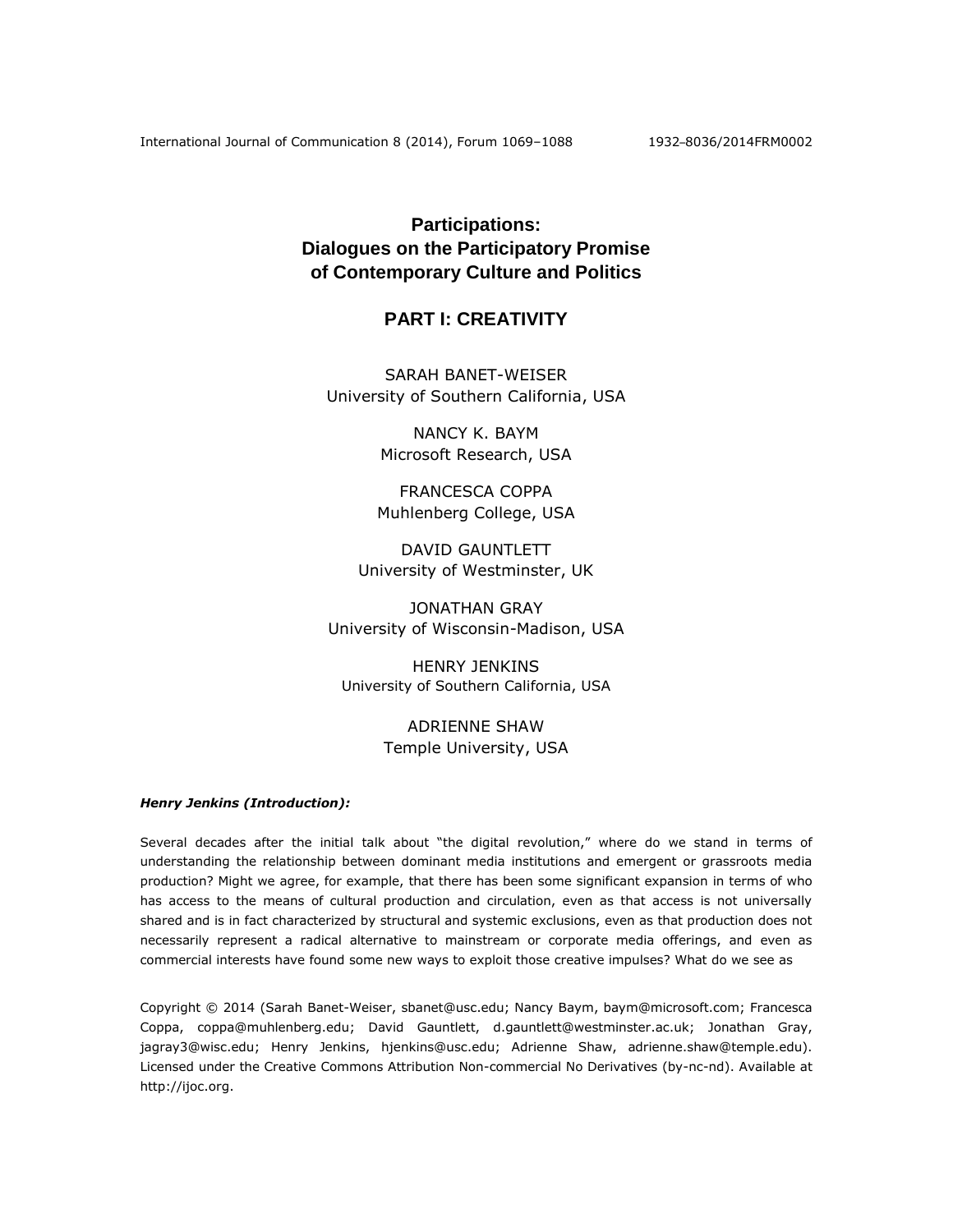the value of these new forms of participatory culture, and what do we see as the limits to the kinds of changes that have occurred as various groups have sought to tap into the affordances of networked communication? How have shifts in the mode of production impacted our understanding of who gets to be an author and what value we attach to the status of the author?

## *Adrienne Shaw:*

Because of the way the production/consumption model has been reified, we sometimes set up a too-easy dichotomy between commercial and grassroots production. In any medium, from radio to game mods, we can see a push/pull between the two. There are many examples of the exploitation and reappropriation, of audience/fan labor and the farming out of production work to audiences via claims of making the experience more enjoyable. At the same time, there are countless cases of those on the margins of the media industry using these new tools to break into media professions (Issa Rae of *Awkward Black Girl* fame being but one example).

In her essay "No Hard Feelings," Katherine Sender (2012) proposes a concentric circle model of media production, which pushes past the insider/outsider dichotomy of the traditional model. She describes media production in terms of the center, margins, and periphery. Using this model, we see that we can't lump the kid in her basement making a web series for her friends with Felicia Day creating *The Guild*, nor can we equate production of *The Guild* with a major network series. More than that, as Sender discusses directly, increased diversity in representation from the center often requires pulling content from the margin and periphery. Today there is so much potential for marginalized groups to see their lives work their way from a grassroots to mainstream production. The key word there, though, is *potential*, and we must always be wary of the cleansing that takes place as marginalized groups are made ready for prime time.

Producing creative products requires access to the material means of production. Owning a computer and accessing the Internet, particularly for the amount of time required to create a media text, is not available to everyone. Time and skill to create and learn programs on one's own is also necessary, and not evenly distributed throughout society. Too often I have heard people who work in areas of digital production dismiss time as something everyone has—that's simply not true.

In addition, because there seems to be an expectation that everyone has access to these new tools, I think there is an unquestioned privileging of industry aesthetics, values, and techniques that we need to more directly critique. As an example, there are more and more freely accessible tools to make video games. Several game designers who exist on the margins and periphery of the industry use Twine and interactive narrative software to make games that they then distribute for free online (one of my favorite examples is Misogyny Island by Samantha Allen, Fred McCoy, and Kat Haché).<sup>1</sup> In turn, a debate swirls online and at game conferences as to whether these are really games, whether they should count. Indie and expressive games produced without a commercial goal are judged in relation to games that have wide appeal, or just as problematically are judged vis-à-vis art. Much of the general discourse surrounding

 $\overline{a}$ 

<sup>1</sup> [http://misogynyisland.wordpress.com](http://misogynyisland.wordpress.com/)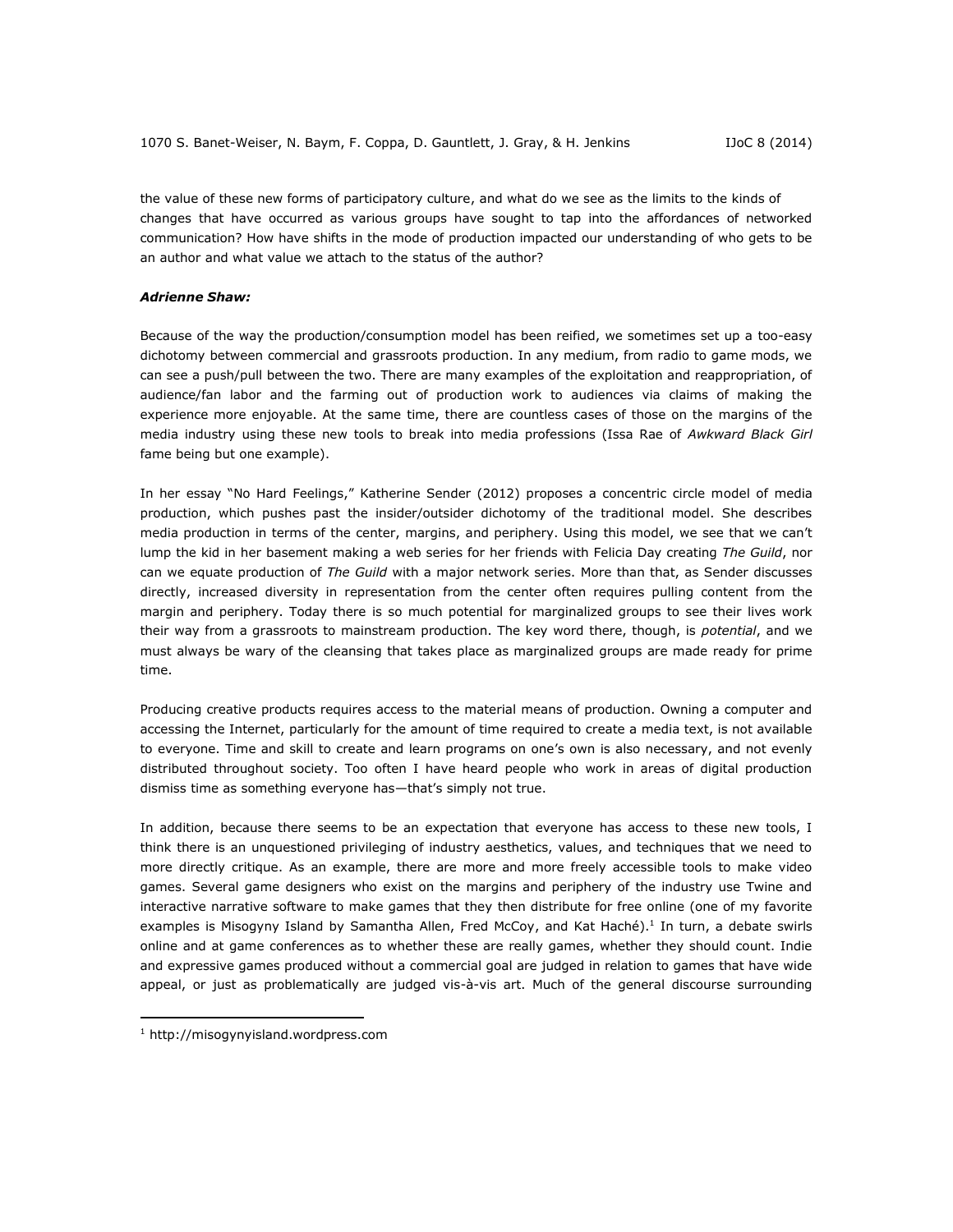International Journal of Communication 8 (2014) Participations| Part I: Creativity 1071

grassroots production seems to try to find ways to absorb it into the mainstream commercial industry and, if not, some notion of a mainstream art/museum complex. What if we imagine the digital revolution as a chance to share visions of a reimagined world without necessarily being a commercial or art world success?

More than that, though, I worry that the privileging of digital production limits our ability to imagine creative production that does not seek to be a part of the professionalized sphere. For one, I feel like this focus tends to obscure (perhaps even belittle) production that still occurs with X-Acto knives and glue sticks, knitting, LARPing in a local park, and so on. If anything, the digital revolution has given us access to an archive of production and distribution on a scale we simply did not have before. Material objects are fragile, but so are digital texts. It is difficult to track down objects of which there were only 300 copies total, but digital formats change rapidly. Digitally distributed texts move farther and faster than cassette tapes handed out at a concert or literary magazines made illicitly on someone's workplace copy machine. We have access to data production more readily, but are creativity and production only valuable via mass production and distribution (even if it's a relatively small mass)?

Finally, regardless of what production tools are available, the farther one moves from the media center the more difficult and precarious distribution becomes. Are we seeing a shift toward more media center control of the channels of distribution, or at least an attempt to consolidate them into curated channels? Similarly, are future professionals expected to train themselves on their own, develop skills and a fan base, before they can make it in the industry?

# *David Gauntlett:*

I think we would share a lot of the same perspectives on this, Adrienne: a desire to include off-line as well as online creativity (and the connections between the two); an irritation at the privileging of mainstream media; and a resistance to the idea that human creativity has suddenly been invented by the Internet (although it certainly does offer unprecedented potential opportunities for distribution and conversation).

On the other hand, I was not sure who exactly you were being cross with—naming names would be helpful. If media scholars (or anyone else) were only excited about grassroots media production because it offers the possibility that their producers will enter the world of mainstream media and commercial success, then that would be deeply disappointing. I'm not sure if that's a very common view, though. Of course, TV shows about amateur production are likely to take this narrow view, but that is perhaps not surprising.

I do see media scholars dismissing amateur producers wholesale because they do not work the same way as traditional producers. In an article I'm writing for a forthcoming book, I observe:

One of the errors made by critics such as Natalie Fenton (2012) is to look at online media through a traditional media lens, where size of audience is a key measure of significance. Comparing the online presence of established media brands, such as CNN and the BBC, with homemade sites made by amateur enthusiasts in their spare time,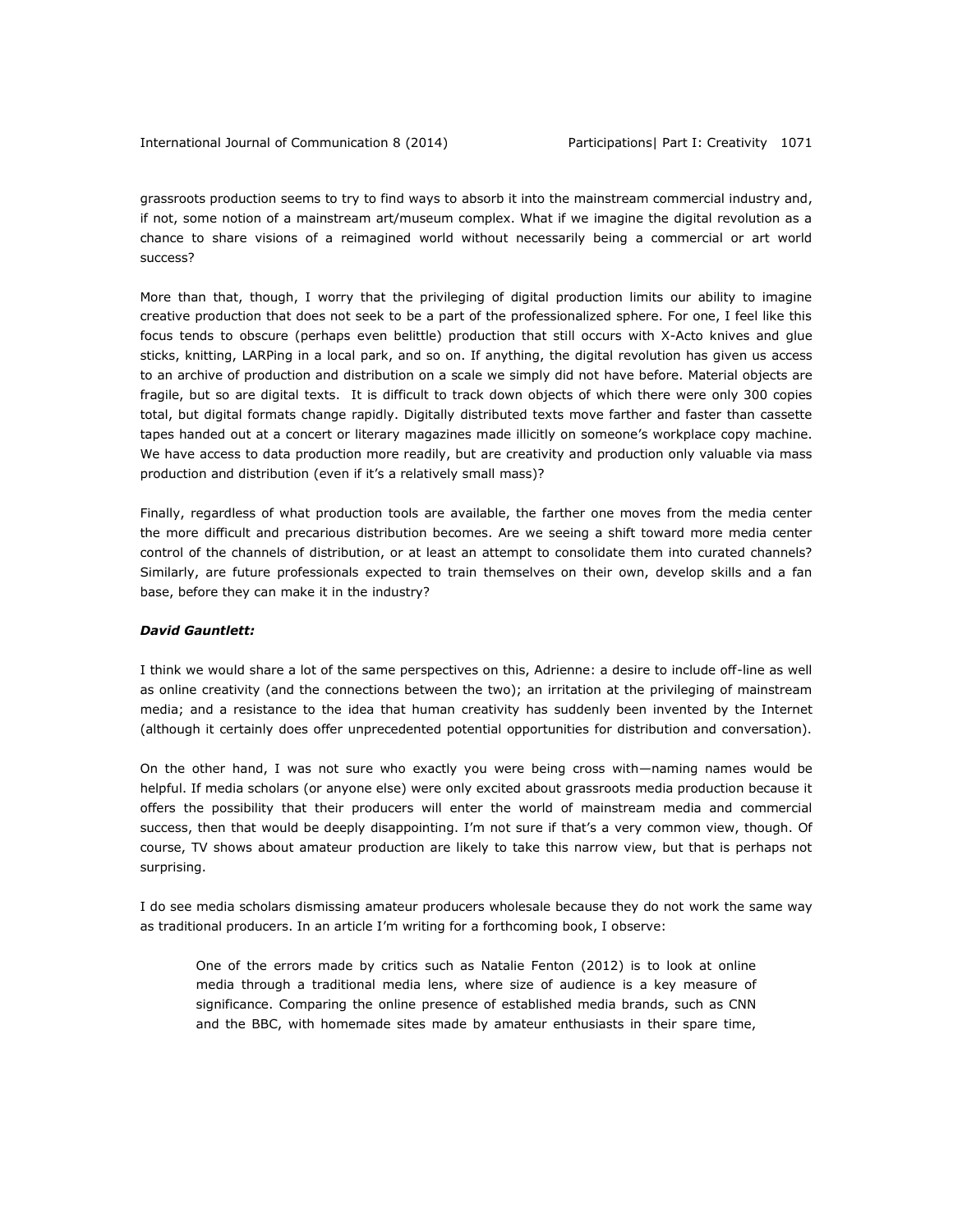Fenton unsurprisingly finds that the former have much bigger audiences (pp. 134–135). Rather more surprisingly, she concludes from this that self-made media is a waste of time, made by deluded narcissists (I paraphrase, but that is what she says; see Fenton, 2012, p. 135). (Zagalo & Branco, 2014, in press)

You may have choked on your coffee there, but that's really what she says! I don't disagree that bizarre judgments based on old-media models remain somewhat common and apparently popular among media and communications scholars (based, at least, on the praise heaped upon *Misunderstanding the Internet* on its back cover).

Sender's "concentric circle model of media production," which talks in terms of the center, margins, and periphery, may be an attempt to escape from the insider/outsider notions, but it does not seem to be trying very hard to evade such a hierarchy. Although it may not be the intention, the center would seem to be in a superior position to the periphery; I don't think periphery is ever seen as a winning standpoint. This model still looks at media production as something done by unknowable others whose success can be ranked in conventional ways, by assessing the size of their audience or their apparent influence.

I would prefer to see media production as participation in a conversation, and consider its value in terms of the change it makes for the producers themselves (and, by extension, those around them). The people who are getting the least personal value from their own production work could well be professional producers, who are more likely to be making their media contributions because it is part of their job someone (more or less) told them to. Amateur producers, regardless of their audience size or skill level, are much more likely to be making stuff just because they want to, because it's their interest or passion, and because they want to connect with people, exchange ideas, and build on the inspiration of others. (I gathered examples and references to support this claim in Gauntlett, 2011; see also Kuznetsov & Paulos, 2010).

#### *Francesca Coppa:*

The Organization for Transformative Works was founded six years ago, because fans realized that owning the means of circulating and distributing fanworks—the servers, the interface, the code, the terms of service—would be essential to the long-term health of fan creativity, and so we created the nonprofit, donor-supported Archive of Our Own. Today, when I talk about the importance of fan writing, I don't just mean fiction and nonfiction: I mean contracts and code. In the old days, fans self-published their fiction (and put it under copyright, asserting their ownership in their words), they distributed their own VHS cassettes and digital downloads, and they coded and built their own websites and created their own terms of service. Today, enormous commercial entities—YouTube, Amazon, LiveJournal, Wattpad, Tumblr—own much of this infrastructure.

This is a very mixed bag. On the one hand, these companies' products and interfaces have made it infinitely easier for the average fan to connect with other fans and distribute fanworks. Now you only need a username and a password to get started, where before you needed access to server space, a knowledge of HTML, how to use FTP, an d so on. However, there are also various dangers, including not only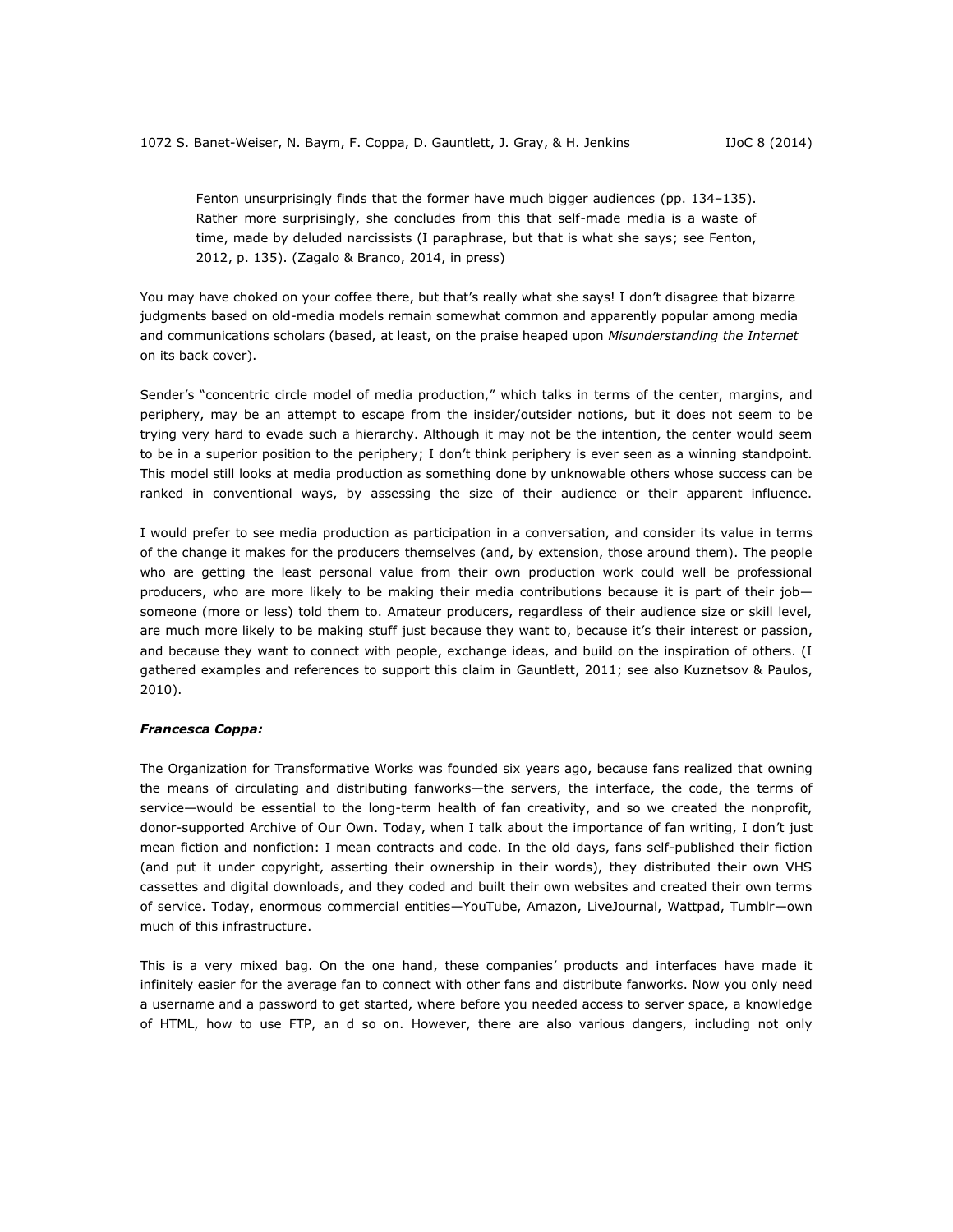capricious or exploitative terms of service but simple market failure. None of the companies I just listed has anything like the track record of the average fandom or fannish institution; consider how much younger they are than Sherlock Holmes, Doctor Who, or even Supernatural fandom. In the best case, these companies may fail and become a disruptive force in relatively stable and long-term communities; in the worst case, they may exploit and betray their users.

In the past few years, the nature of the arguments I have been having as a fandom advocate has changed: In the past, I found myself arguing for the legitimacy of our works; now, I find myself arguing against their exploitation. The commercial ownership of the infrastructure means that money has now complicated fandom's gift culture, and, like it or not, we now have to think about who should benefit. Here, too, there is a spectrum: Some grassroots creators don't want to engage with the commercial world on any terms (and they should have the right not to); others feel that if someone is profiting from their works, it should be them, and it should be a fair compensation. If the relationship between fans and the commercial world is being renegotiated, we're going to have to apply some of our creative energies to writing contracts as well as fanfiction, rather than let unfavorable or disrespectful terms of authorship be handed down to us by corporate owners.

## *Sarah Banet-Weiser:*

I think it is clear that we agree on the importance of displacing a market/nonmarket dichotomy as a frame for understanding participatory culture. As Adrienne says, this dichotomy is too easy. Aside from being too easy, invoking this kind of binary actually works quite effectively to shut down productive conversation. Importantly, the market needs certain sites to be designated as noncommercial so as to better mine them and harness them for authenticity and genuine consumer engagement.

So I'm all for breaking down this dichotomy, especially in terms of real politics versus commercial politics, or authenticity versus commercialism. But we need to be cautious about how we go about challenging these binaries. Surely there has been increasing access to cultural production and circulation. This increasing access potentially disrupts power relations, and in that potential disruption, more people will have more access to how representations are made and circulated.

However, the idea that dominant power can be challenged within participatory cultures is too often mobilized as a response to strong critiques of the commercialization of participatory culture. For example, when I've presented work that critiques the way participation in social media sites often reproduces dominant gender arrangements, some scholars and media practitioners have interpreted it as being too pessimistic. The market matters, I'm reassured, but it is not all that matters. This is surely true, but this point seems to acknowledge the market constraints of participatory media, only to then drop these constraints as constitutive of participation and/or power relations.

The question for me is how to account for the power of commercial markets in a way that isn't superficial but also is not dismissive of noncommercial participation. The market creates vast imbalances in terms of both production and use, but it also creates economic peripheries. I think that José Van Dijck's (2013) insistence on the "ecosystem" of online production and use, where we attend to the ways in which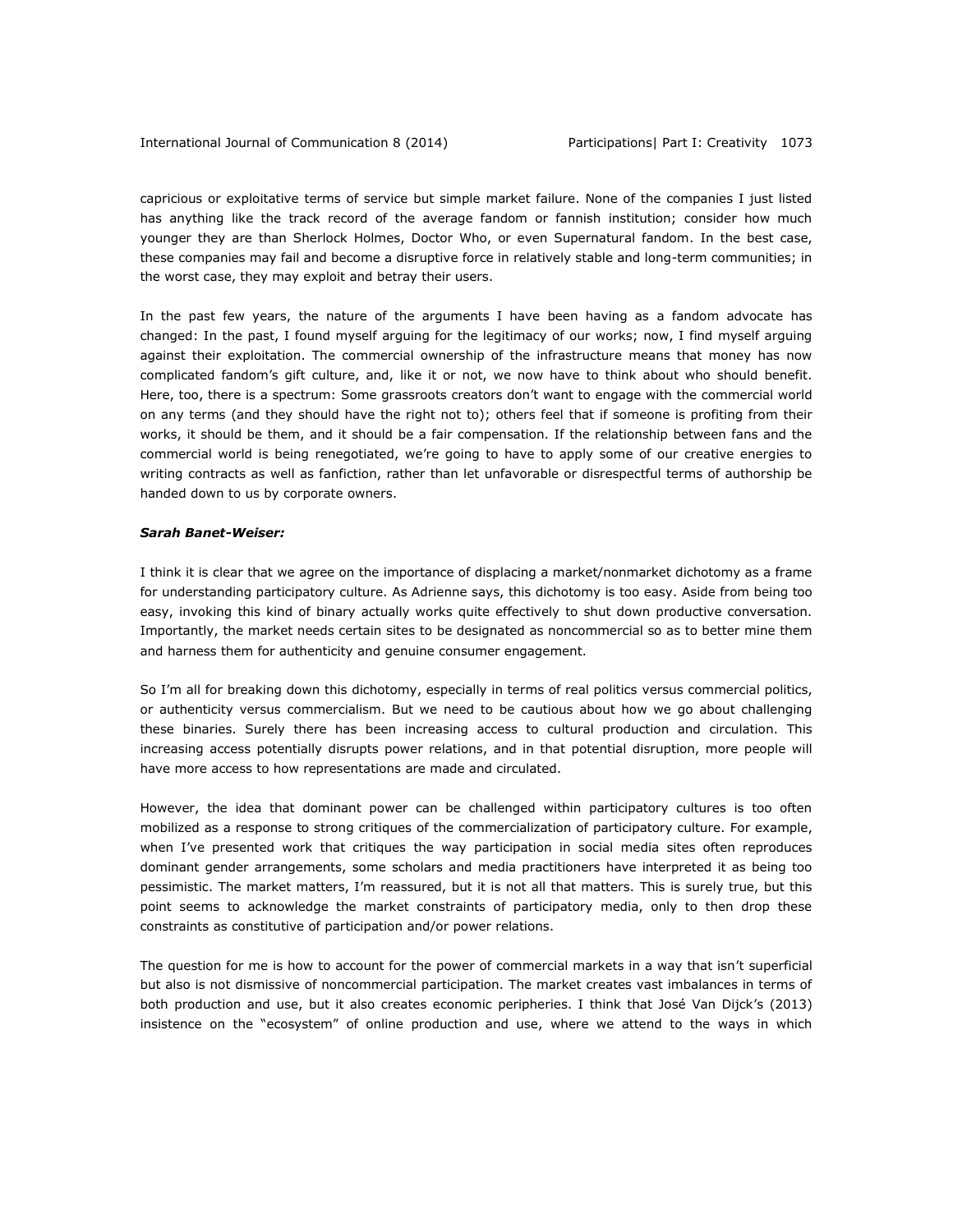platforms and applications are mutually constitutive and embedded within history, is very instructive in this regard, because it encourages us to think about different forms of user connection and what they might mean in a broader context.

I like David's idea of thinking about participation as not about periphery or center, but rather like people participating in a conversation. This, he rightly says, challenges the one-way emphasis that *producer* suggests. I agree, but power relations structure the context in which the conversation takes place, and this always then shapes the direction and goal of the conversation. Here, Sender's concentric circles are useful, as the model certainly gestures to a matrix of relations that is more complicated than producer/consumer, and acknowledges the coexistence of various production/consumption sites.

I'm not sure that participatory culture has a great deal of efficacy in the current moment, or at least not the same kind of efficacy as it did several years ago. It now seems to be applied almost exclusively to digital culture (which was not always its original intent; I appreciate both Adrienne and David insisting on off-line participation being a part of participatory culture). Without being specific about the nature of the participation, or what folks are participating in, it lends itself to the false dichotomy of commercial versus noncommercial. This especially resonated with me in Francesca's discussion of the way she has changed the nature of the arguments she makes as a fandom advocate.

Recently, I've been thinking about the way participatory culture is invoked more along the lines of how I think of postfeminist culture, where, in Angela McRobbie's (2008) formulation, feminism is acknowledged only to say that it is no longer needed as an analytic or a practice. In this way, postfeminist culture performs a double movement—acknowledgement and repudiation. Similarly, "participation" in participatory culture is often defanged or diluted through its commercial articulation. When deployed for marketing purposes, participation is acknowledged, but it is used for ways that secure profit and capital rather than creativity and innovation.

Both postfeminism and participatory culture insist on an investment in "voice," whether that be the voice of a producer, consumer, or both—and Nick Couldry (2010) has written about this extensively in his *Why Voice Matters.* Yet, as Couldry argues, this investment in voice is often steeped in liberal individualism. We might think about shifting our site of analysis a bit, and attending to what Kate Crawford (2009) calls "practices of listening" online. She argues that listening might allow us to "analyse the various affordances of online attention, and to assess the ways in which we listen also shape us as late modern subjects" (p. 525). Attending to how we listen, as well as how we speak, online might give us a way to think about what we are participating in and for whom.

#### *Francesca Coppa:*

Sarah, I found it particularly useful to think about the connections between this new participatory culture and postfeminist culture—that really resonates with me. It made me try to think of different models for participatory culture that might show some kind of genuine structural difference in the market. One of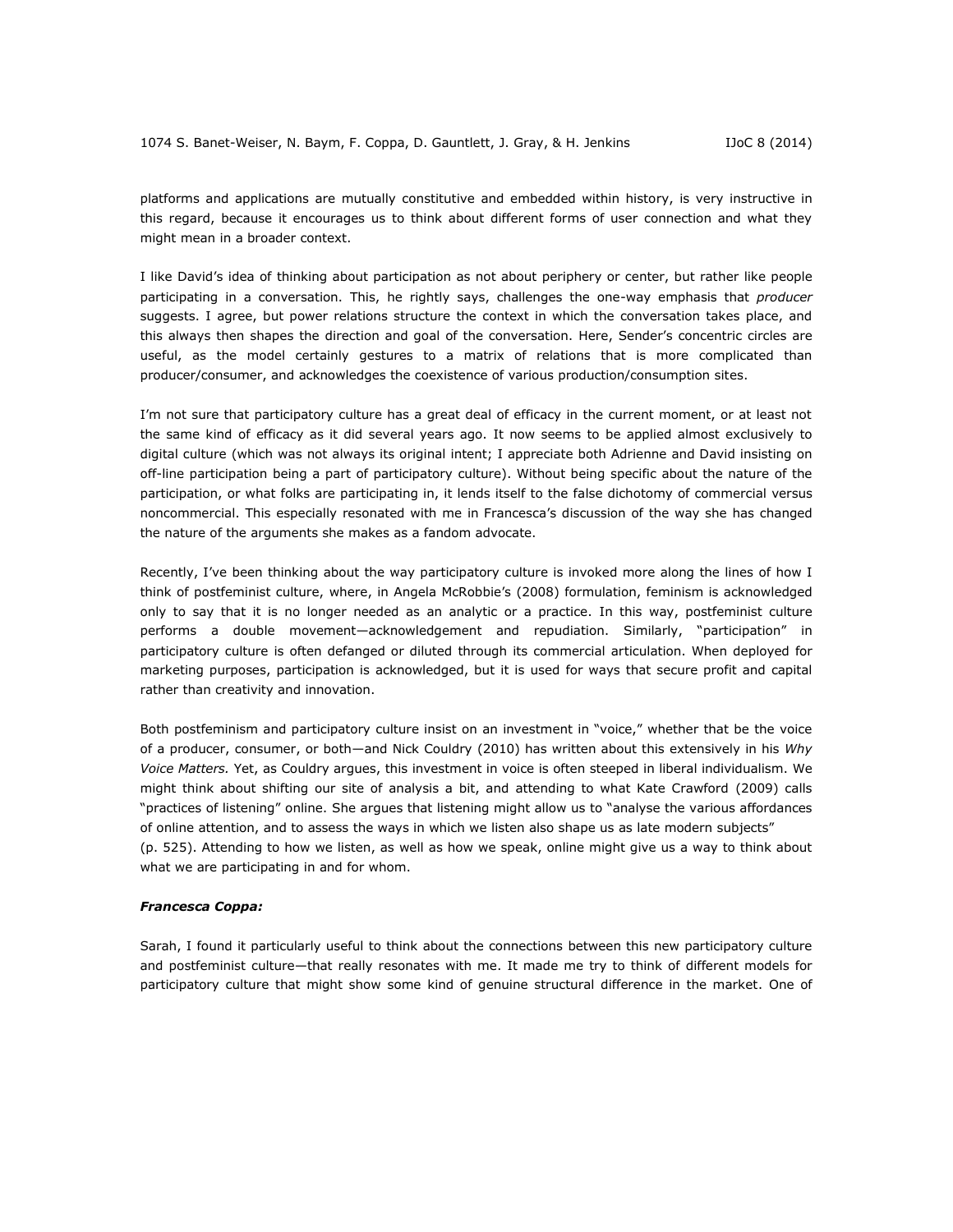them that strikes me is the podcast *Welcome to Night Vale*, which is a fictional community radio station.<sup>2</sup> Offered for free, it looks to me like something that could have been invented by an artist trying to imagine Henry's definition of transmedia's best self: radio, so giving fans an opportunity to imagine the visuals individually and collectively, which they have done with gusto; central characters who are queer and of color; an open invitation to make other things for and in the world (I wouldn't even say "an invitation to fans," because, in a way, we're not fans; we're explicitly framed as citizens of Night Vale); and an (apparently so far genuine) willingness to integrate these other artistic engagements into the broader world of Night Vale. Community radio is kind of an interesting way to think of voice, especially when the job of that voice is to reflect and inform the citizens. (In that way it also reminds me of the best of punk culture in the twenty minutes before it was commercialized.)

But the other thing is, right now this top-rated podcast doesn't look the same to me, commercially, as other things in the market. They're making some money from some live shows and selling shirts, but primarily there's a donation button—preserving at least some gift culture, not only in terms of giving money but giving art, translations, and so on. The commerciality seems affected by participatory and local culture, and fan-citizens are doing as much of the producing and entertaining as the podcast is. This does seem different than other commercial engagements with participatory culture, which seem more like cooptations or imitations (though we'll see how long that will last). I suppose someday we'll get the bigbudget version of Night Vale. Mass media's remakes of popular culture always remind me of the end of *Pee Wee's Big Adventure,* when they redo the film we've just seen with James Brolin as Pee Wee and Morgan Fairchild as Dotty.

## *Jonathan Gray:*

 $\overline{a}$ 

What I'd like to add to this wonderful conversation is an interest in deconstructing notions of what creativity is at the corporate, commercial level. If we want to consider how regular people are creative, and what chances are afforded them to participate in the production of culture, a danger is that we automatically assume what it means for the "special" people of News Corp, Disney, and so forth to create. As Nick Couldry (2003) notes in his superb work on the "myth of the mediated center," media corporations have been remarkably successful at ritually creating ideas of their labor as somehow magical. As vitally important as it is, therefore, to study grassroots, everyday practices of creativity, there's a risk that such terminology automatically cedes the realm of the special, the magical, and the better to News Corp, Disney, and company.

Thus, let's also take away Rupert Murdoch's pixie dust by challenging the rhetorics of authorship and industrial creativity that he and his colleagues create. The Great White Man Theory of Creativity (aka Auteur Theory) is in particular need of being disassembled. One way to do so is to consider paratexts and their own importance in the creative process. No text is capable of creating its meaning in and of itself. They are all assisted in some cases, or outright usurped in others, by the various paratexts (and intertexts) that surround them, whether official or fan or anti-fan made. Paratexts close off certain meanings, shunt a text toward other meanings, and generally jostle it around. They might seemingly work

<sup>2</sup> <http://commonplacebooks.com/welcome-to-night-vale>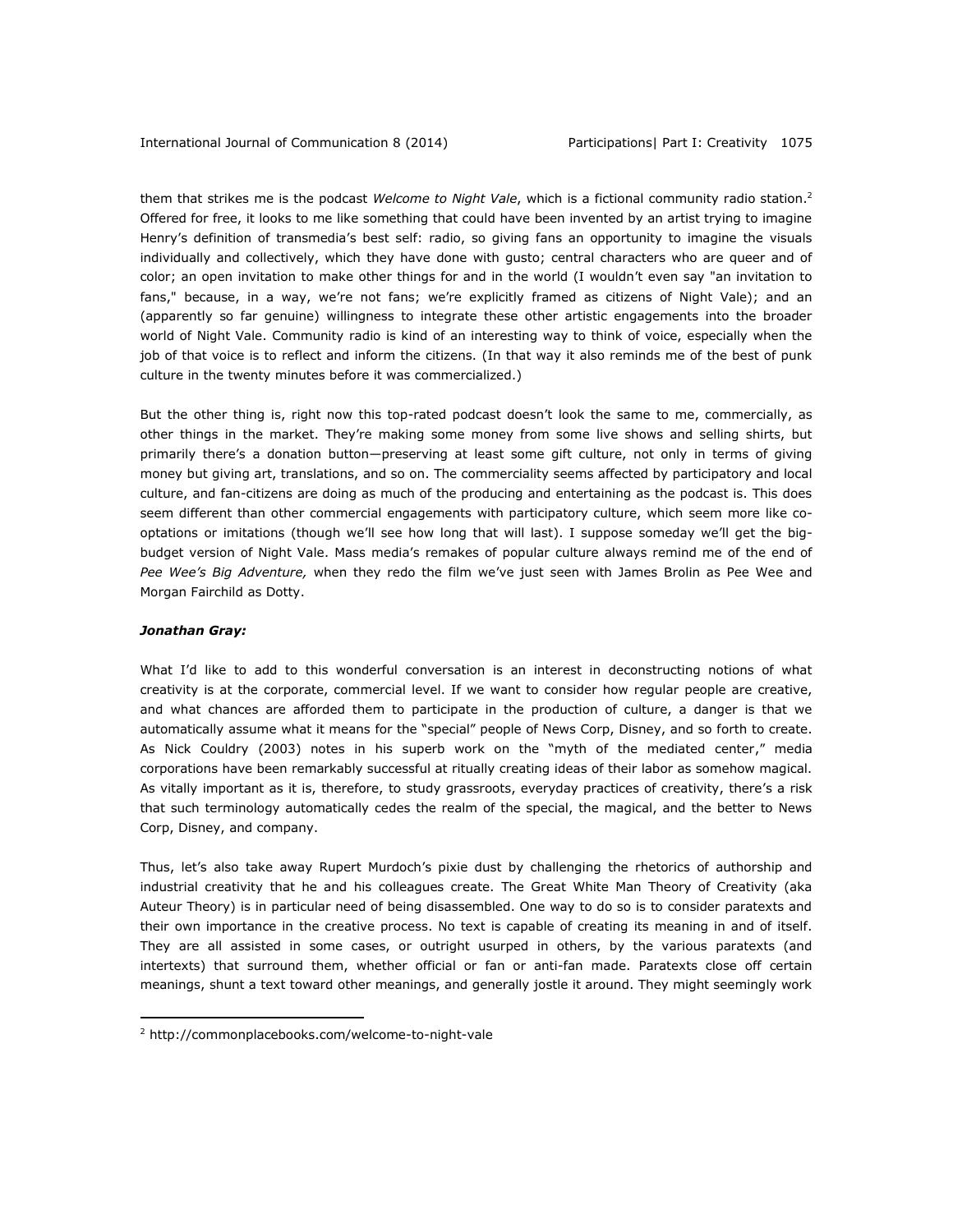against The Work, they might fight over a text's meaning, or they might need to be brought in line with each other. In each situation, though, the paratext can craft meaning.

If meaning is one of the ultimate products of creativity, paratexts are vital sites of creativity and key parts of *the* creative act. Every text has many creators and authors, including the people who make the trailers, the *Entertainment Weekly* writer who interviews a cast member, and the fan vidder who remixes scenes and images. The author is disarticulated from a notion of origin and genesis; instead, textuality is always happening and becoming, authored along the way by a large cast of others.

I don't intend this to be a naïve celebration of everyone being the author. Rather, after noting the existence of multiple authors, the required next step is to look at how these authors are networked, to look at techniques of control, to see how collaboration is managed, and to look at how authors and sites of authorship are legitimated via rhetoric, legalities, or otherwise. How is it that Matt Groening and George Lucas can still be considered by so many as "The Authors" of *The Simpsons* and *Star Wars*, especially when they have been absentee landlords for many years? What work has been put into nominating them as authors, and how has that work delegitimated other authors of those franchises? (See here the work of my colleague Derek Johnson, 2013, in *Media Franchising.*)

Once we can take these steps, I'd hope this clears some space for the revaluation of everyday, grassroots creativity. Let us vigorously challenge the myth of magical corporate creativity and authorship so that we can distinguish between acts of creativity and acts of legitimation (even when they occur at the same time in the same place by the same people). While News Corp, Disney, and company are masters at legitimation, they need as much help at creation as do bloggers, fan producers, folks with Tumblrs, knitters, LARPers, and X-Acto knife-wielders.

#### *David Gauntlett:*

I'd just like to throw in a note of surprise at Jonathan's assumption that an interest in everyday creativity means that one is assuming that the big media industries are producing the superior creative work ("the special, the magical, and the better," indeed!). I suppose I can only speak for myself. In my enthusiasm for everyday creativity, I could perhaps be accused of suggesting that homemade media is more special, magical, and better than corporate product, but hardly the other way around. As more people make and share their own creative things, and inspire each other and have conversations around them, the products of the big media industries begin to look not so much better or worse but simply irrelevant to meaningful human creativity and communication.

#### *Jonathan Gray:*

I didn't say that "an interest in everyday creativity means that one is assuming that the big media industries are producing the superior creative work." Indeed, I said it was "vitally important" to study this type of creativity. My concern is with the framing and terminology, whereby the moniker of "everyday" risks making these types of creativity sound like they're hum-drum, banal, and C grade/average work, in comparison to creativity that doesn't need the adjective, which may be suggested to be the more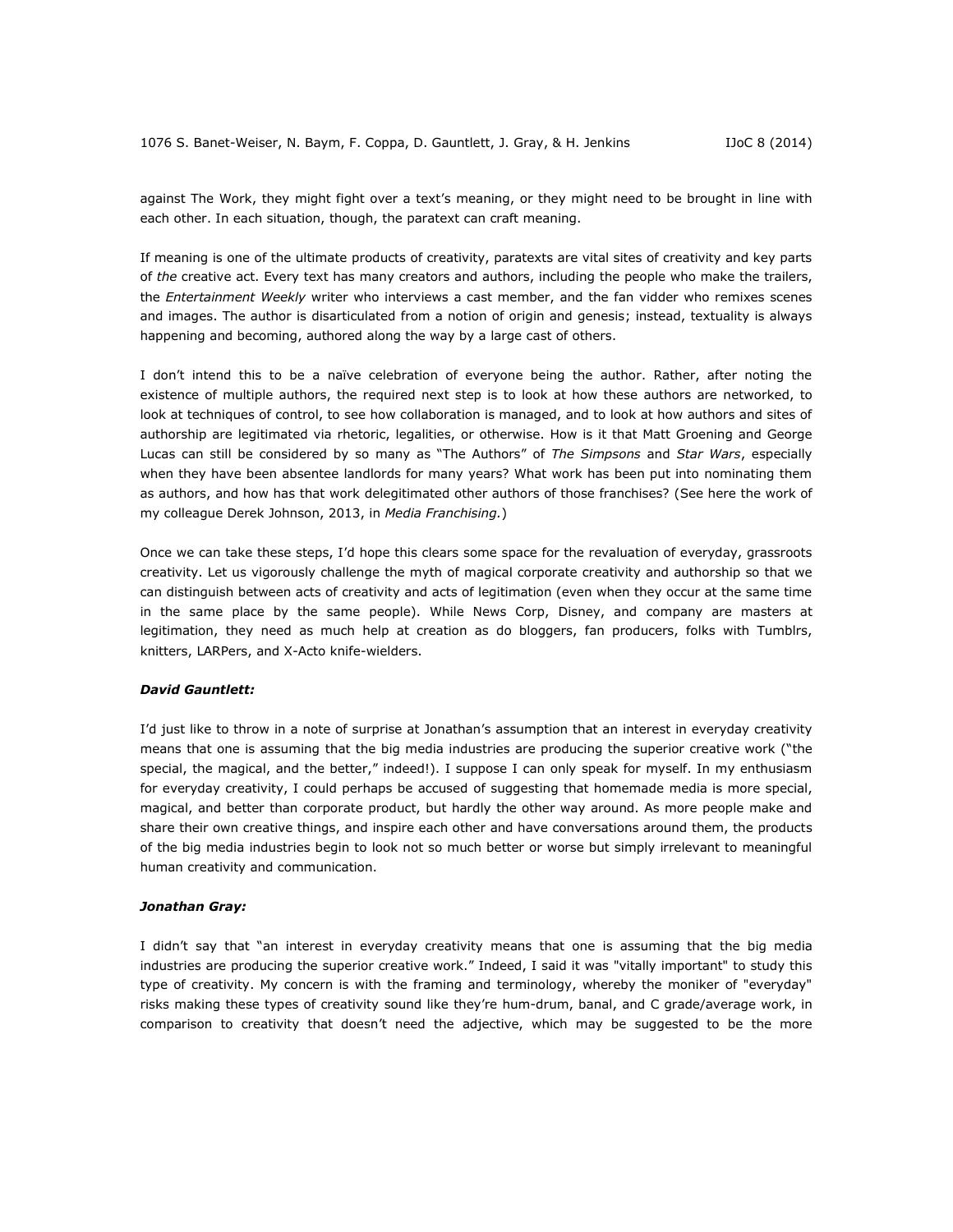impressive, noteworthy, A grade/excellent work. And I deliberately spoke of this as a "risk" and a "danger," not as a foregone conclusion, since I don't at all mean to suggest that mere use of the word will lead to a framing of these acts of creativity as such; rather, my concern is that we put effort into steering clear of that. I'm not wagging a finger at people's (nor specifically your) use of the word *everyday*, much less at anyone who studies such forms of creativity; I'm just wary of how that terminology may carry a lot of unintended baggage.

## *Francesca Coppa:*

Word to so much of your comment, Jonathan: I did a review of Paul Booth's *Digital Fandom* (2010) for *Transformative Works and Cultures* (Coppa, 2012), where I made a similar argument about the need to question author and auteurship, though I'm not willing to move to this new idea of the collective author ceding authorship and name-checking creative fans—until *everyone* is out of the pool. I get very suspicious when authorship gets disregarded just when the mechanisms start to exist for women and minorities to become authors. And as I chided Paul, I notice that all the academic work talking about collective creativity always makes sure to cite the academic sources properly! So name-checking and canon remains important in *some* contexts.

I've always found Marjorie Garber's work (2003) on amateurs versus professionals to be useful; a lot of grassroots creatives are amateurs the way Olympians are—that is, doing first-rate work for love—and a lot of professionals are hacks. Mostly that's allowed me to talk about the absolute ridiculousness of auteurship when there are seven minutes of film credits, or when the significance of editors, filmic or literary ("Hi, Sally!"), is known, not even going into your own wonderful work on paratexts, and the ways in which context is collaborative and creates meaning. In theater, where I came out of, it's critics who make the play.

## *Nancy Baym:*

Like Sarah, I have come to feel that the term *participatory* doesn't do justice to what's most intriguing about contemporary cultural production. I don't think a center-to-periphery model works either. Even conversation, as David offers, falls short, although it is much more in line with my own thinking. I haven't found a word that works better, but *participation* feels too hierarchical.

When we remain stuck in language of production and consumption, of producer and consumer, and even of texts and paratexts, it's hard to pose questions about circulation and flow that get beyond back and forth to the wild, messy, unexpected, unmapped, and unknown tangle of paths that materials take as they move across the Internet, television, books, films, games, off-line encounters, markets, gift economies, and so on. Bakhtin's (1986) thoughts on how utterances are always "filled with others' words" (p. 89) remain prescient in grappling with how communication builds worlds through circulation rather than authors who speak texts that are then consumed and acted upon in some kind of participation. Gerlitz and Helmond's recent piece (2013) in *New Media & Society*, mapping flows of what they call "the Like economy," opens a door that needs a stampede of communication scholars running through it.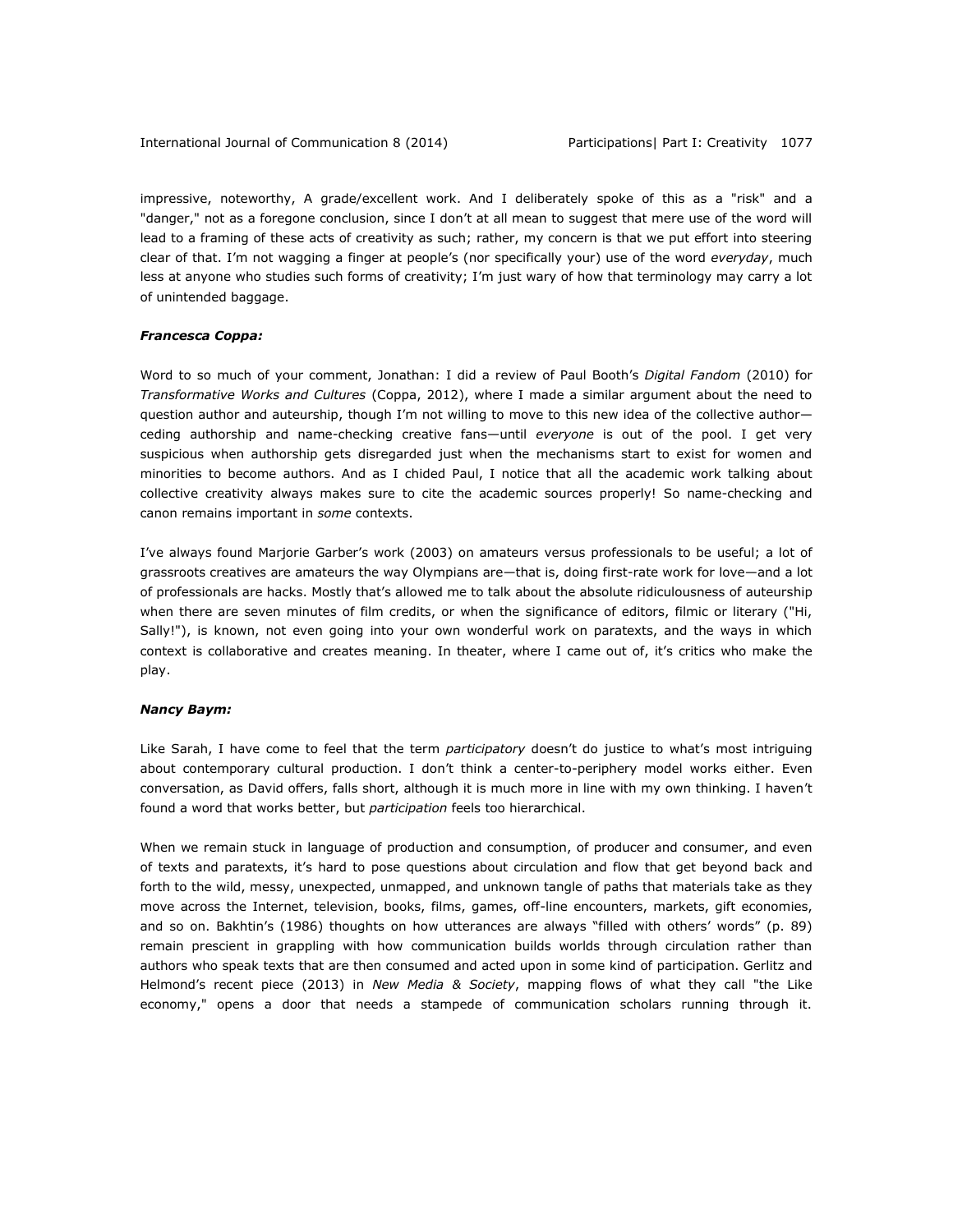I agree with Sarah that this occurs within cultural contexts steeped in power dynamics. But let's not imagine that the people producing cultural materials in the media are inherently powerful. Music is replete with tales of people who made amazing things to be left penniless while those in the middle profited. We need to rethink who the intermediaries and institutions are, how they make some creations easy and others hard, and how they reward some players and not others. So I second Jonathan's call to rethink authorship, but let's rethink "media institution" as well.

Participation, as Francesca points out, is shaped by intermediaries and institutions that mediate the conversations. The media industries are not just Fox and CBS and the BBC; they are Google and Facebook and Twitter (and, yes, my employer, Microsoft). This makes the point Francesca raises about questions of code and terms of service absolutely critical for understanding the power dynamics of participatory culture. We also need to think through how media platforms embed politics, as Tarleton Gillespie (2010) and Gerlitz and Helmond (2013) have discussed, and how the needs of platforms skew what kinds of participation are possible and the terms under which participation happens. It's no coincidence that there are "like" buttons and "share" buttons, but not "dislike" buttons (Facebook shut down the app that made one) nor "empathize" buttons.

I'd also like to broaden the notion of creativity. Creativity is about making identities, relationships, and communities as much as arts or crafts. The growth of Facebook shows that people are engaged in "consuming" what their peers produce in ways that make the producer/consumer hierarchy far less relevant than the owners/users hierarchy. I don't know what fraction of Facebook posts or tweets have to do with traditional media products, but I'm willing to bet that plentiful as they are, it's a small share of the total activity. Mostly, people are participating in media by exploring and sharing musings and pictures taken by people they know. They are status updates, memes, vacation snapshots, comments left on each other's posts, and so on.

#### *Henry Jenkins:*

I have been struggling with how we reconceptualize the opposition between mainstream/commercial and grassroots/noncommercial culture for some time, in part inspired by the work of Yochai Benkler (2007), who encouraged us to think about a range of other kinds of professional and semiprofessional groupsnonprofit, academic, governmental, activist, religious—that produce media for their own motives and do not fit easily in the binaries we so often set up. Additionally, there is amateur media produced with the goal of entering into professional spheres as well as amateur media produced to serve subcultural communities and amateur media produced as purely personal expression (though we are less likely to see that posted online.) And the same cultural production might be motivated on multiple levels—a work produced as a gift within a subcultural community might at the same time be striving to see how many hits it might generate within a reputational economy and might be making money based on ad exposures within YouTube's commercial economy.

I fear some critical studies types hear the word *participation* and substitute the word *co-optation*. If we take the category of fans, which was my point of entry into discussing the larger field of participatory culture, the fan is always already engaged—in almost every case—with works that come from the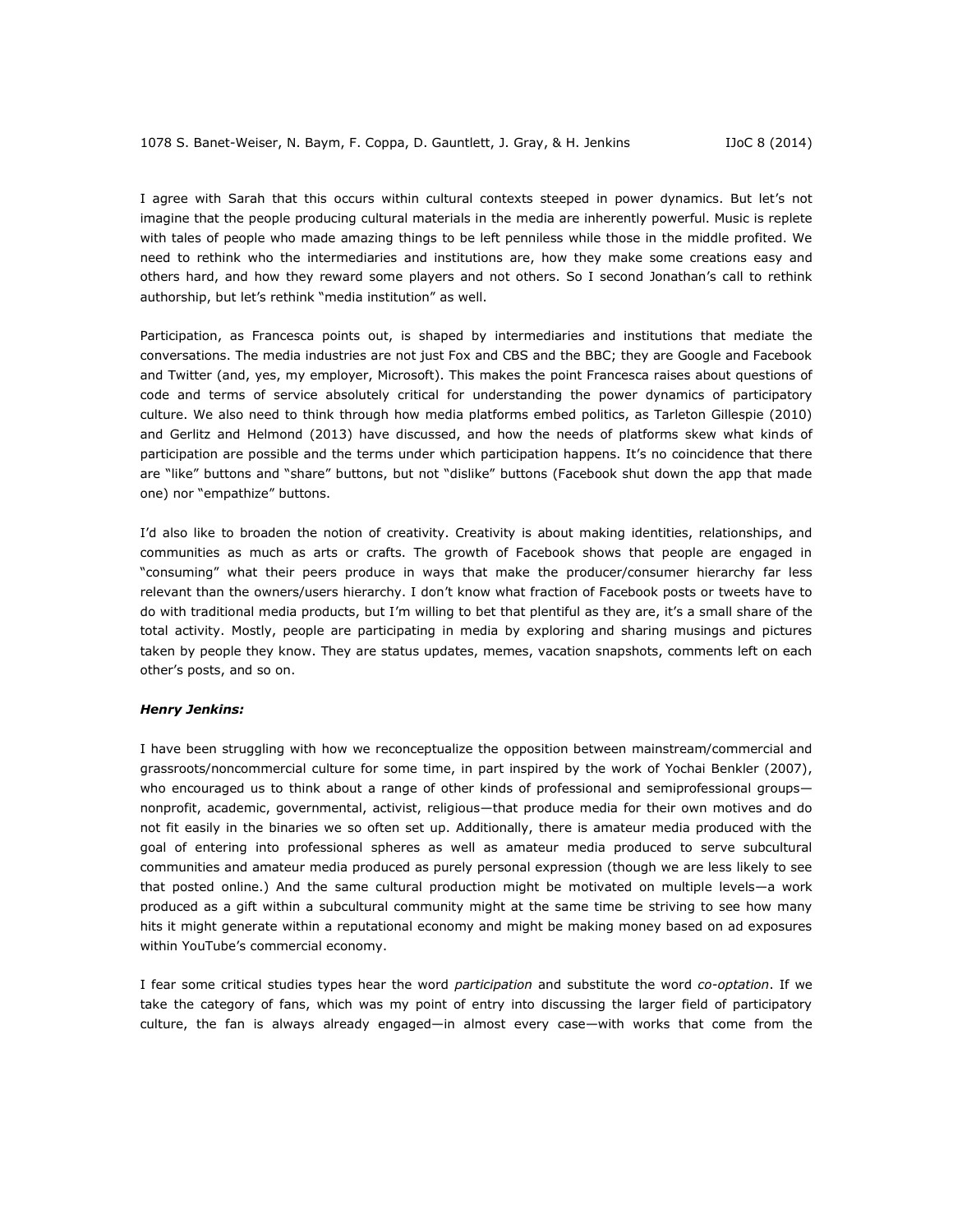commercial culture, even if the fan seeks to build upon them in ways that are unauthorized and often seeks to construct a work whose motives are subcultural. From the start, I saw the fan as motivated by both fascination and frustration with the commercial culture—though some want to imagine fans as purely resistant rather than implicated in complex ways within the commercial culture that provides them with their raw materials. What fans produce also gets shaped by systemic factors ranging from the gender and sexual politics that have been oft discussed in fan studies to the racial politics that have often been conspicuously absent.

At the same time, fans, and other forms of participatory culture, build upon older traditions; these practices have a history, they have a set of collective norms and ethics, and they have a politics and an aesthetics, which is never simply reducible to the mandates of commercial platforms, and so we need some way of discussing the values/value fans bring with them as they engage with the opportunities and risks that networked communication poses for a set of practices that in almost every case had its origins in predigital forms of production and circulation. At a moment when Web 2.0 companies have developed a business model that seeks to capture and commodify the desire to participate, we should, indeed, be concerned, as Francesca suggests, with the ways that fans are being exploited for commercial interests, yet we should also recognize that fans have been among the most self-conscious of all groups about the ways they are being exploited and means to resist that exploitation.

Corporate power seeks to shut down or foreclose certain forms of unauthorized production and circulation through legal mechanisms, such as cease-and-desist letters, and fans respond through a series of calculations or trade-offs, which determine not so much what they create but through which channels they circulate it. Second, corporate power exerts itself through its control over the platforms whose affordances enable or block certain forms of participation, and fans have responded to this by creating their own platforms.

## *Nancy Baym:*

I guess I want to pose the question "participation in *what*?" The term presupposed participation in *something*, and when we take for granted what it is that people are participating in without identifying or interrogating it, we find ourselves talking in terms of media and fans rather than culture and life. As I read Henry's thoughts, I completely agree, especially when he notes that these practices have histories, but I also feel frustrated because audience members were always participating. Soap fans were participating in conversations with each other that meant at least as much and often more than the TV shows. My soap opera work was about people participating in building community; soap operas were the excuse. We could say the soap producers were participating in peer community formation by providing texts for them, much as restaurants participate in conversations by serving meals and providing tables.

So when we say people (not just fans) couldn't participate before as they do now, we privilege a certain kind of participation activity that goes unstated but is somehow taken to be more valuable, real, and important than the participating they were doing before. What exactly are we talking about here?

We can say that participatory culture is about amateurs getting to make things only professionals got to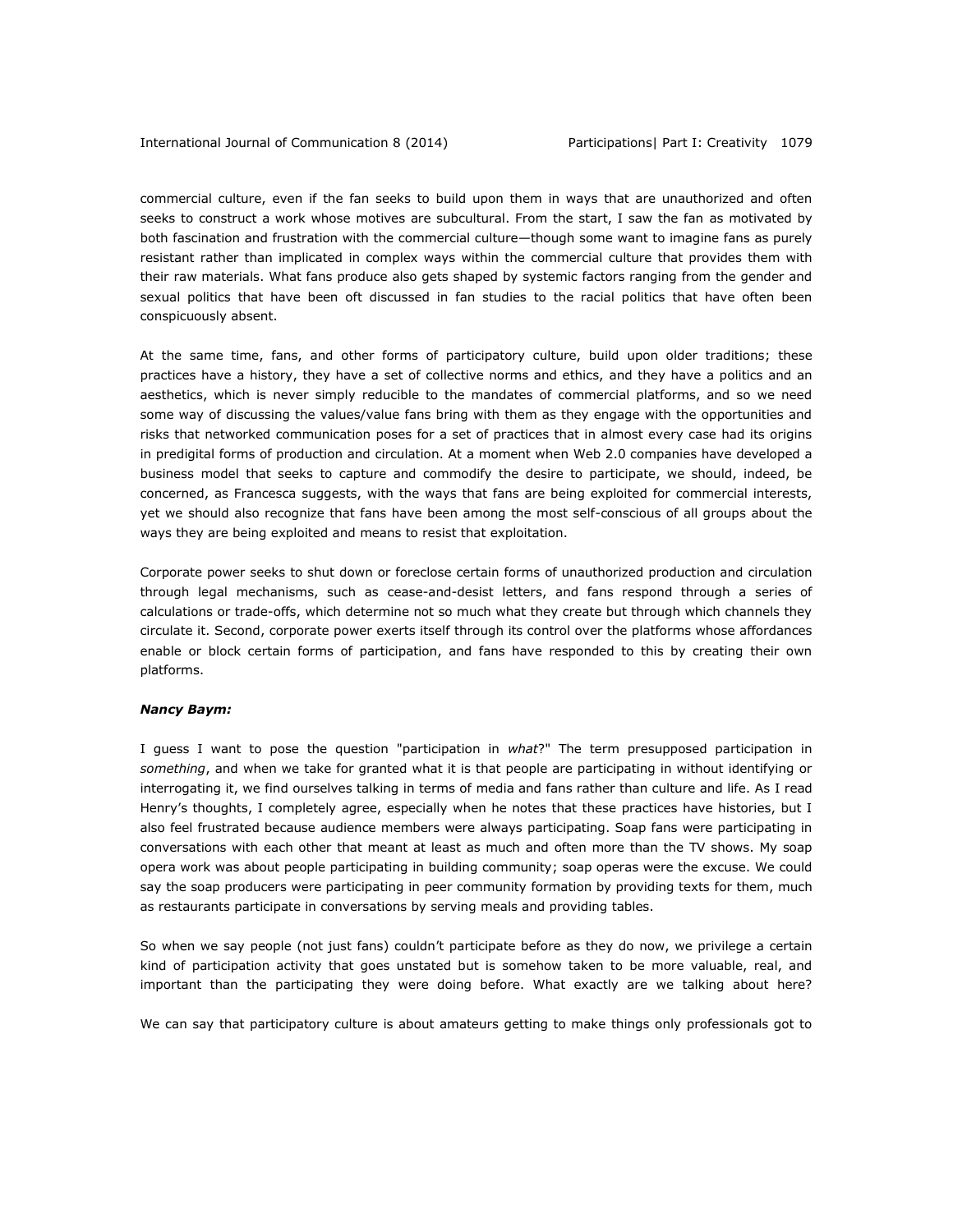make before. The second half of that sentence may be true, but it also implies that what people did before wasn't really participating. So, again, participating in what? People were participating. People have always been participating; that's how culture continues.

#### *Adrienne Shaw:*

Nancy's question actually gets to the heart of what I was introducing earlier. People producing things outside of a recognized industry is not new. Outside of media in the way it is often framed, people have made creative things for fun, profit, sanity, or spirituality. What the celebration of digital distribution and internet-based productive communities does, perhaps, is signal a shift in the potential goal or role of these activities (certainly in addition to the "value in terms of the change it makes for the producers themselves" to which David points).

I think there are two key ways that participation is being articulated in a manner that speaks to the concerns several of us have raised: representation and, for lack of a better phrase, entrepreneurialism. I do not think that they are the *only* ways to think about participation, but these are two areas in which there is something new about participation and production flows.

When it comes to representation, there are ways that people produce media (sometimes paratexts and sometimes standalone works) that express marginalized viewpoints, experiences, embodiments that are not (sometimes legally cannot) be represented in mainstream media. These texts have *always* existed. The archiving and distribution of them are aided by digital technologies. Are they more accessible? Not to everyone. There is, however, an increased potential in the number of places these texts can go.

With that comes the increased possibility of those images being absorbed into mainstream media texts. Information about a web series about gay teens can gain traction on the Web and in the process come to the attention of a TV executive who thinks, "Hey, gays are popular. Where can we find some more gay content?" Here, I find the concentric circles of production particularly useful. In that shift of representation from the margin to the center, marginalized voices are often absorbed into a liberal (in the sense described by Sarah via Nick) form of representation where a single body comes to stand for an imagined community. The power dynamics involved here are of crucial importance, though, because there is a danger of exploitation, both in terms of the appropriation of marginalized voices and the channels of distribution (as both Sarah and Francesca address).

A major network can absorb marginalized voices, but there are many outlets (sometimes sanctioned by the industry, sometimes not) where audiences do not just reshape the preferred reading to invoke Stuart Hall (1997) but create meaning through media texts. That has been going on for as long as there have been audiences, as Nancy points out, but the increased spreadability of that meaning-making practice matters.

I confess to being very conflicted about the celebration of this increased recording of meaning-making practices. First, because of the surveillance it allows (something of particular concern to those whose race/sexuality/gender/religion/citizen status makes certain practices illegal). Second, because it opens up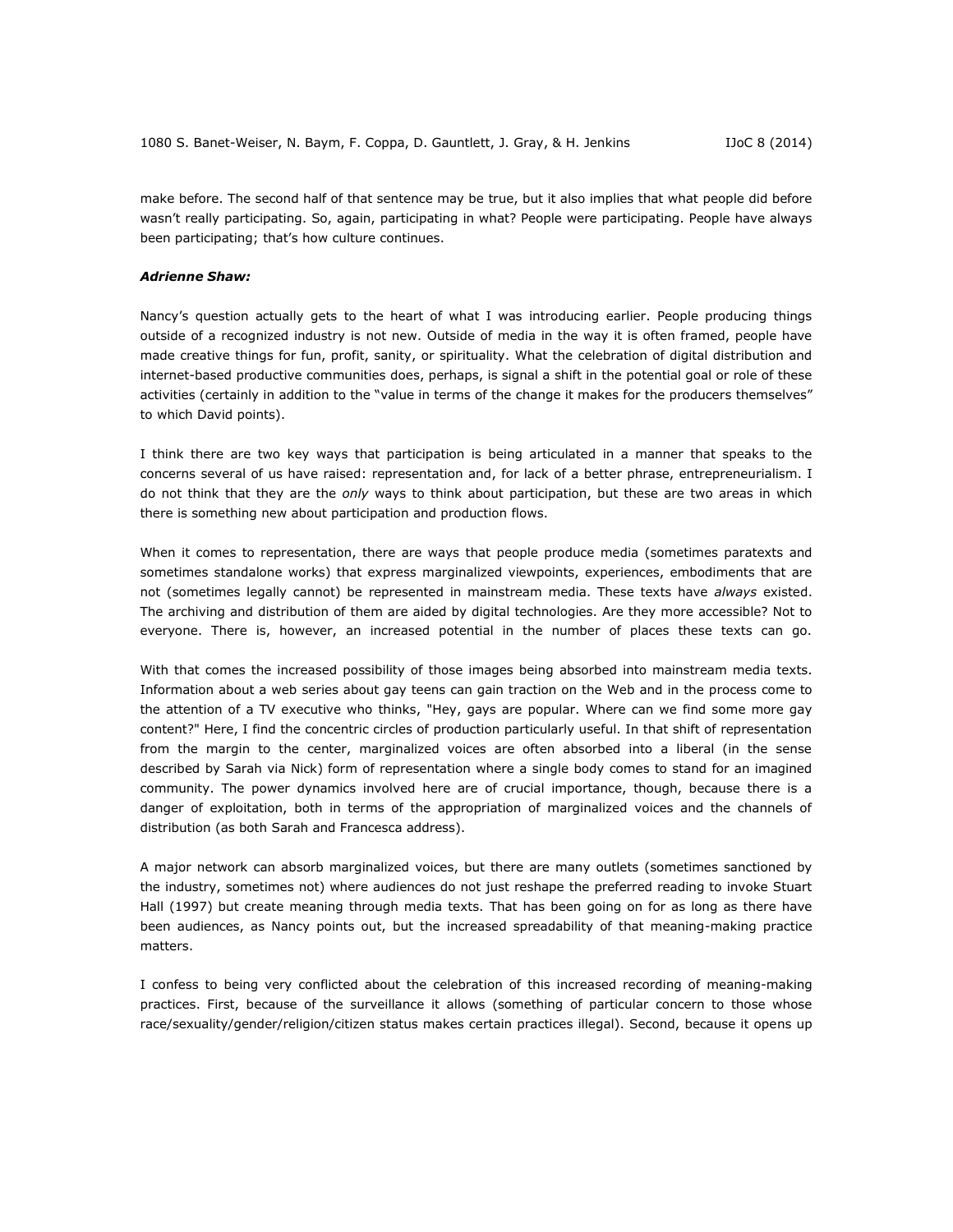those practices to co-optation. I think it is important, still, to the extent that people have access to more people who are also challenging those meanings via these technologies.

The other level at which it seems a lot of discussion of production and participation are discussed specifically is via that breaking-into-the-industry or making-money paradigm. This totally builds on Nick's myth of the mediated center and the special status media industries are accorded, as Jonathan describes. The qualities the industry values are the basis on which noncommercial work is judged. More than that, the myth that anyone can make it on the Internet belies a history of structural inequality at all levels of production. Further, it seems to expect media makers who want to make it in the industry that they need to prove themselves working on their own for free (or for bagels). I can't help but read that in relation to neoliberal logics. Particularly because, more often than not, it is people who are structurally unable to access these professions through other means. Culture is essentially about participation (in the sense of Geertz's, 1973, "web of meaning"), and, as such, it is inherently fraught with questions of power, access, inclusion, and exclusion.

## *Jonathan Gray:*

As I read these provocative troublings of the concept of participation, I find myself wondering whether it could help to work out what it means not to participate and why people opt out. Some of these folks are assumed by the terms of discussion: There are those who don't have access and hence can't, those who sit atop their high culture perches and look down in disdain, and those who are imagined as proto- or would-be participators whose skills haven't yet been activated. But there may be others whose nonparticipation signifies other things.

Let's say 20 million Americans watch a TV show—a large audience, for sure. That means that more than 280 million didn't watch the show. Some don't have televisions, or the time to watch. Some are too busy telling anyone who will listen that they don't own a television or only watch HBO or AMC. Some haven't been introduced to the show. Some were simply elsewhere, doing something else, and didn't care. But we should also expect to find some who are angered by the show, who feel annoyed, disgusted, alienated, and/or excluded.

At root, I'm an optimist, like Henry, so I share the sense of excitement when I see people engaging public culture in cool ways. But I want to know more about those who aren't doing that, and for whom access, snobbery, or not knowing aren't the reason why. Celeste Condit (1989) had a retort to John Fiske's (1987) notion of polysemy in which she notes that being an active audience takes work, and that not everyone will want to put in that work. Turning to participatory culture, will some not feel it's worth putting in that work (even when they have the time)? Why? I'd love to know.

# *Adrienne Shaw:*

Adding to Jonathan's point, sometimes there is a politics to that lack of participation. It is problematic to me that marginalized groups, for example, are called upon to make themselves knowable as audiences often via the production of subcultural texts (shameless self-promotion: I have a forthcoming book on this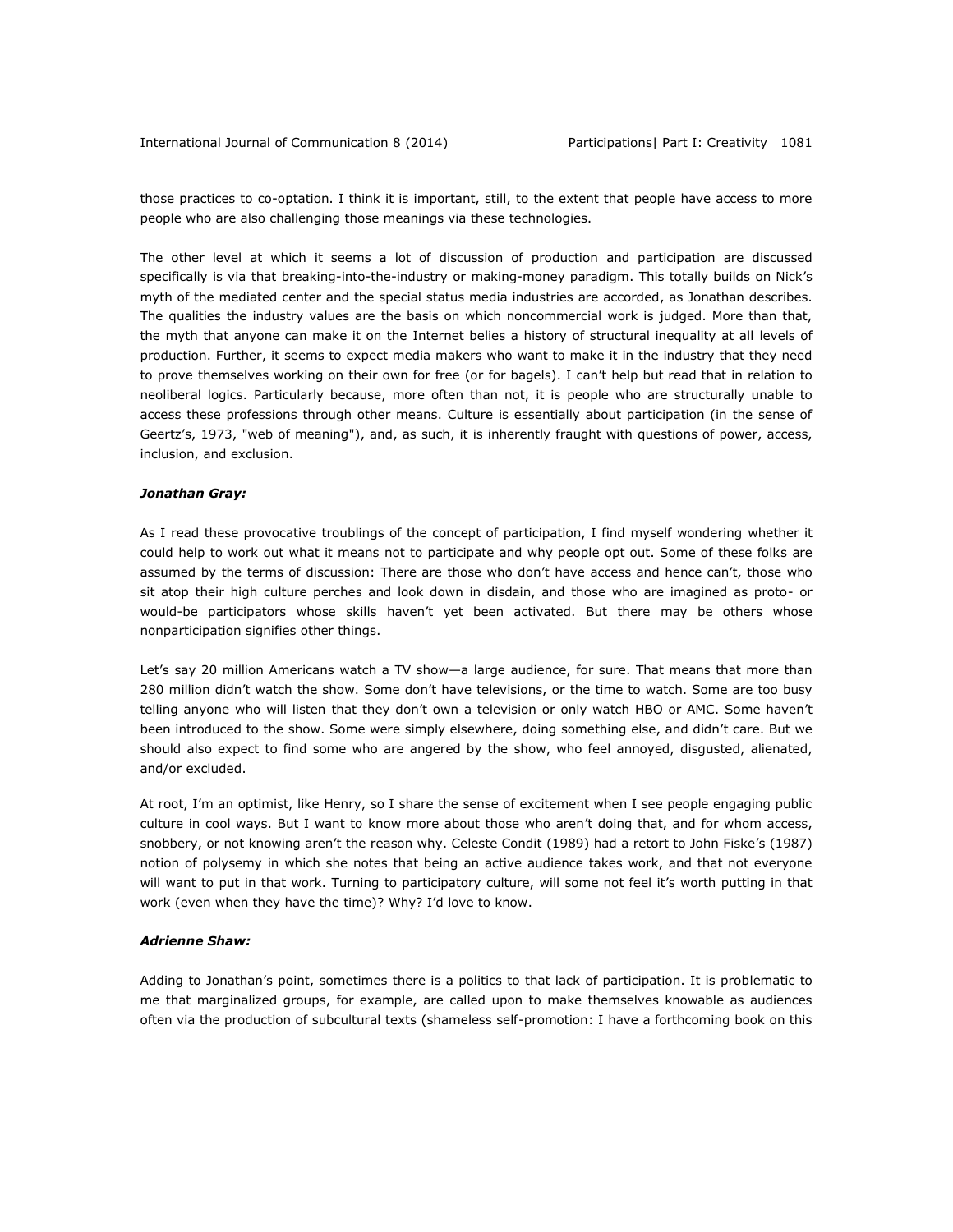issue). Not participating or producing can be read as a rejection of that oppressive responsibility. Opting out can include those creating texts as well—DIY punk is the example that springs to mind as a form of creation that rejects a lot of norms of production.

## *Sarah Banet-Weiser:*

I absolutely second Nancy's question of participation in *what*. That's why I'm not really sure whether participatory culture makes the same kind of sense now as it did a few years ago. Perhaps we can think more specifically about the "culture" part of the concept. As Nancy says, there has always been participation. So what do we mean when we attach culture to this term? All of us have offered our thoughts about the ways in which participation is complex, contradictory, and isn't well captured by a binary frame. So perhaps we need to rethink what we are invoking when we say culture.

I really liked Francesca's comments about the Night Vale community, because that culture speaks to the different practices of consumption as well as production and really makes the case for how complex participatory cultures are. This kind of complex economic culture is left out in the commercial/noncommercial binary that is invoked so often. As Francesca points out, the consumption practices of the fan-citizens look different than, say, traditional audiences—precisely because consumption takes different shapes and has different goals depending on the economic culture in which it is embedded. But they are *both* economic cultures. Manuel Castells (2013) usefully categorizes different practices of consumption as "individual consumption" and "collective consumption," acknowledging that these practices often overlap—in both mainstream commercial and amateur productions.

I just don't think that, for me, participation gets at the cultural phenomena I'm interested in and in which I have great intellectual and political stakes. For me, it is a question of not only *what* we are participating in, but for whom and for what goals, aims, and so on.

#### *Henry Jenkins:*

So far, we've seen robust academic critique of concepts such as "community" or "public" or "audience" or "subculture" to describe what kinds of social spaces are emerging around and through our participation, but, as a consequence, we don't have a shared vocabulary to describe what people think they are participating in. All cultures are participatory, yes, but power relations set limits on how we participate, who gets to participate, and what we get to participate in.

Keep in mind that my own first use of the term "participatory culture" was in *Textual Poachers* (1996), which described a largely predigital fandom, so I don't think networked communication brought these forms of participation into being. Networked communication has made it possible for people who share interests and identities across geographic distances to interact on a more regular basis. Some forms of social connections have strengthened, some shared practices have emerged, and we have seen some kinds of expansion in who gets to participate in these exchanges. Moreover, the Web offers shared spaces, where different subcultures/communities/whatever are interfacing in new ways. We can thus see rapid innovation and diffusion at the intersection between groups that were once closed off from each other. At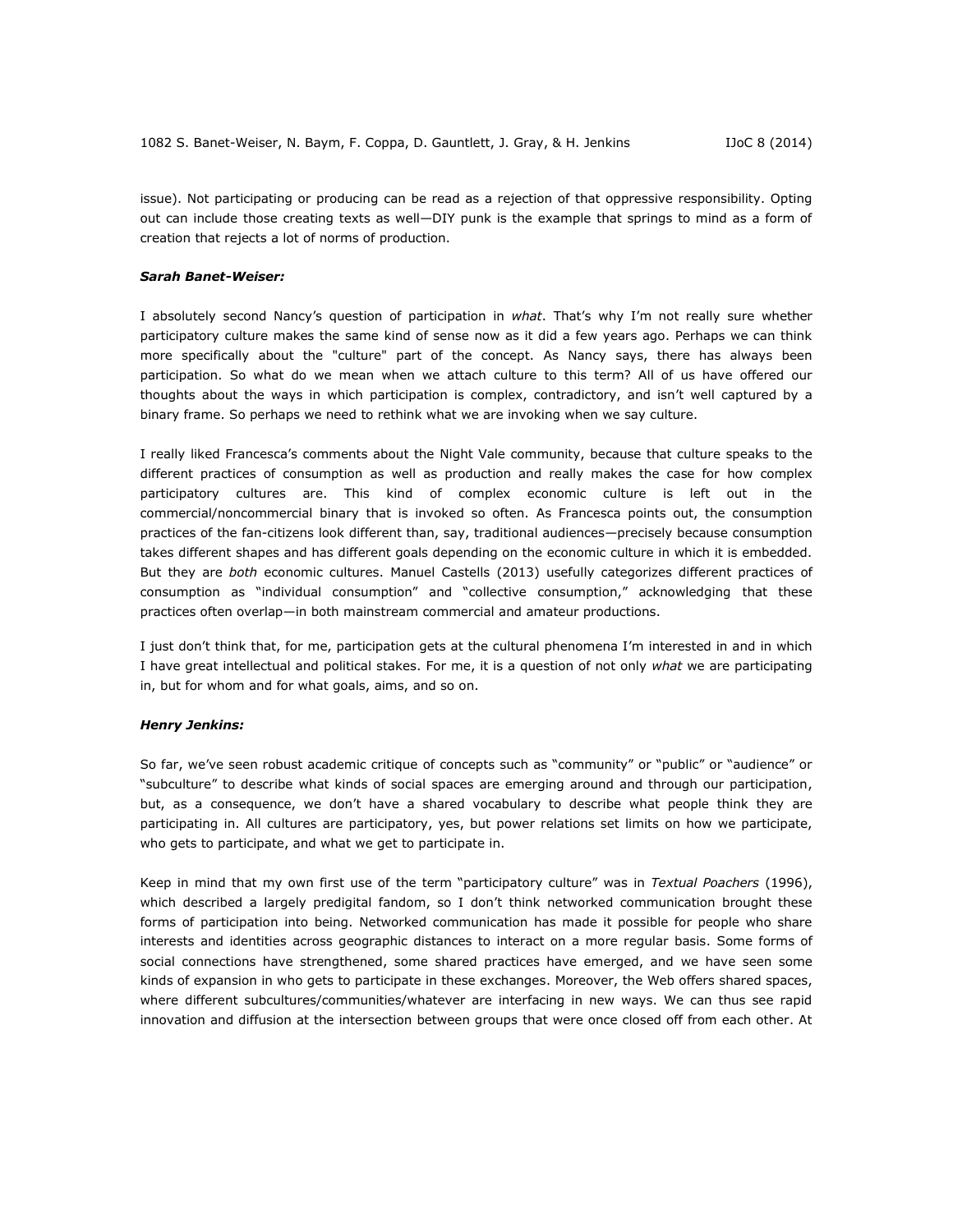its best, this communication between groups may allow for people to discover important commonalities in their experiences and perspectives.

Arely Zimmerman (2012) has been looking, for example, at the DREAMers, undocumented youth who are seeking to change U.S. immigration policy and who have been producing confessional videos where they come out as undocumented. One function of these videos is to help undocumented youth find each other given they are often closeted even in their own communities. A second is so that they can share their stories with other potential supporters who may not have ever knowingly talked with someone who was undocumented. None of this requires massive scale circulation, but there is a real shift in how one spreads messages or content that is possible at the scale of 1,000 to 10,000 viewers, which would be unimaginable before.

Nico Carpentier (2011) makes a productive distinction between participating *in* and participating *through* a platform. So YouTube is not a space that allows the public much participation in its own governance and has certainly failed to produce any kind of civil discourse through its own platform. Yet my colleagues here at USC (Thorson et al., 2013) have been tracing the use of YouTube by the Occupy movement and have found tens of thousands of videos that circulated there at various scales of visibility for many different purposes. Occupy did not have that same degree of access, say, to Fox News, which suggests to me a need to make distinctions between different kinds of corporate control and constraint on collective expression.

As we turn to the issue of nonparticipation, I find myself drawn back to Jean Lave and Etienne Wenger: "As a place in which one moves towards more-intensive participation, peripherality is an empowering position. As a place in which one is kept from participating more fully. . . . It is a disempowering position" (1991, p. 36). For me, the struggle toward a *more* participatory culture is a fight for the widest possible access to the means of cultural production and circulation and to the skills and social infrastructure needed to use them effectively in pursuit of one's own personal and collective interests. I fully agree that the refusal to participate can be its own kind of political statement. The same can be said of choices we make about how visible we want to become and which levels of culture we want to participate within. Each of those choices means giving up something—privacy, control over your own data—versus the potential to exert some kind of influence in the largest conversations within the culture. The same would be true of where people choose to participate, whether they seek to join a fully commercialized site such as YouTube, whether they want to engage with an Archive of Their Own (where they control more fully the mechanisms and policies), or whether they seek to friends-lock their contributions so that it only communicates on a highly localized level.

■ ■ ■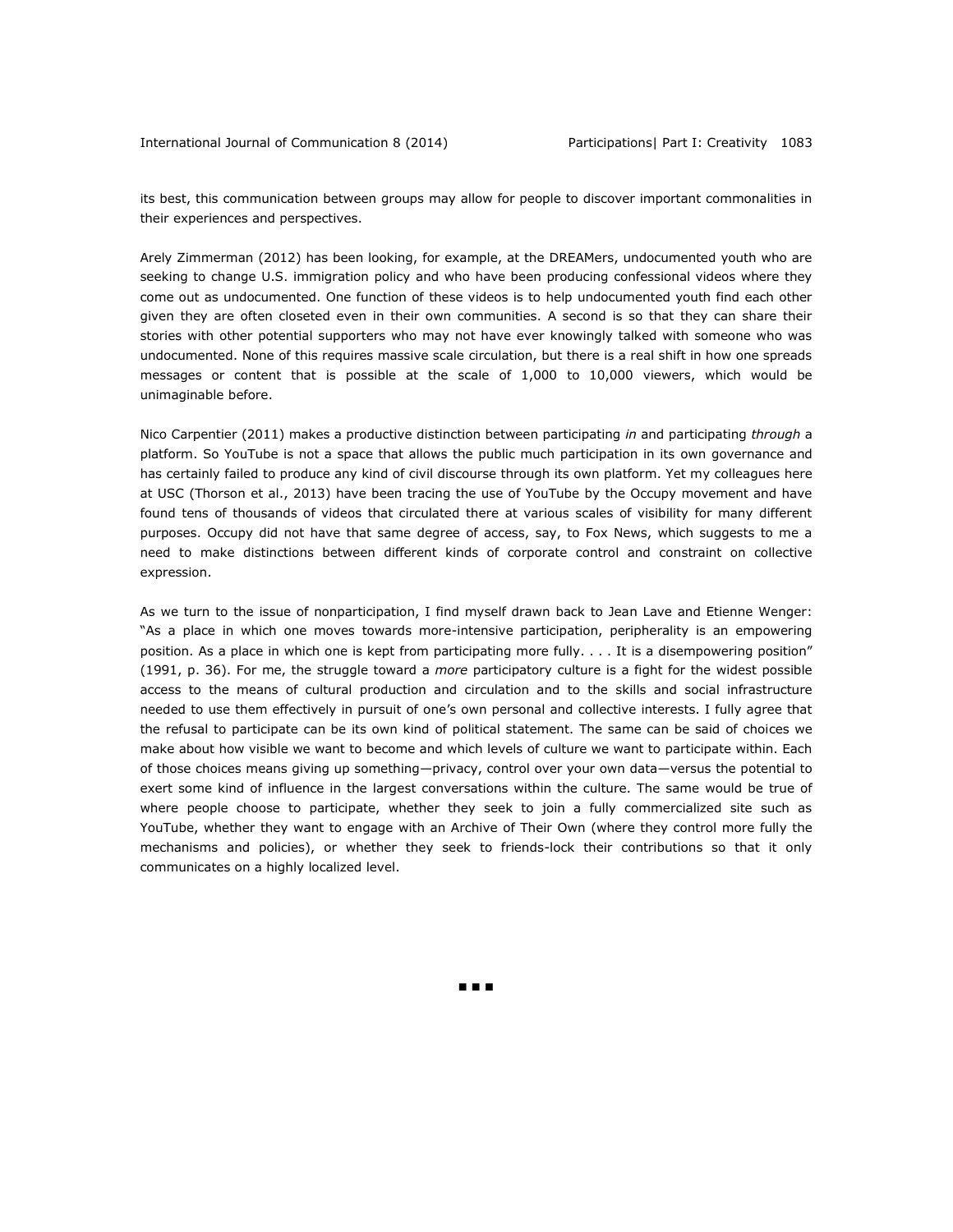#### **Biographical Notes**

**Sarah Banet-Weiser** is a professor in the School of Communication at the University of Southern California Annenberg School of Communication and Journalism and the Department of American Studies and Ethnicity. She is the author of *The Most Beautiful Girl in the World: Beauty Pageants and National Identity* (1999), *Kids Rule! Nickelodeon and Consumer Citizenship* (2007), and *Authentic™: The Politics of Ambivalence in a Brand Culture* (2012). She is currently the editor of *American Quarterly*.

**Nancy Baym** is a principal researcher at Microsoft Research in Cambridge, MA, and a visiting professor of comparative media studies/writing at MIT. She has written about fan–artist relationships, online audience community, digital media and personal relationships, and qualitative methods for Internet research. She is the author of *Personal Connections in the Digital Age*, *Internet Inquiry: Conversations About Methods* (coedited with Annette Markham), and *Tune In, Log On: Soaps, Fandom and Online Community*.

**Francesca Coppa** is professor of English at Muhlenberg College and a founding member of the Organization for Transformative Works, a nonprofit established by fans to provide access to and preserve the history of fanworks and culture. She is currently editing a fan fiction reader and writing a history of fan vidding for the University of Iowa Press.

**David Gauntlett** is professor of media and communications, and co-director of the Communications and Media Research Institute at the University of Westminster, UK. He is the author of several books, including *Creative Explorations* (2007) and *Making Is Connecting* (2011). He has created several popular websites and YouTube videos and has worked with some of the world's leading creative organizations, including the BBC, the British Library, and Tate. For almost a decade, he has worked with LEGO on innovation in creativity, play, and learning.

**Jonathan Gray** is professor of media and cultural studies at the University of Wisconsin–Madison. He is author or editor of numerous books, including most recently *Television Studies* (with Amanda D. Lotz), *Show Sold Separately: Promos, Spoilers*, *and Other Media Paratexts*, and *A Companion to Media Authorship* (with Derek Johnson).

**Henry Jenkins** is currently the Provost's Professor of Communication, Journalism, Cinematic Arts, and Education at the University of Southern California and formerly the co-director of the comparative media studies master's program at MIT. His recent works include *Spreadable Media: Creating Meaning and Value in a Networked Culture* (with Sam Ford and Joshua Green) and *Reading in a Participatory Culture: Remixing Moby-Dick for the Literature Classroom* (with Katie Clinton, Jenna McWilliams, Ricardo Pitts-Wiley, and Erin Reilly). His first book, *Textual Poachers: Television Fans and Participatory Culture*, was just released in a 20th-anniversary edition.

**Adrienne Shaw** is an assistant professor at the Department of Media Studies and Production at Temple University. Her research and teaching focus on popular culture, the politics of representation, technology, cultural production, and qualitative audience research. Her primary areas of interest are video games, gaming culture, and gender and sexuality studies. Her forthcoming book, *Gaming at the Edge* interrogates how and why the representation of marginalized groups matters in games.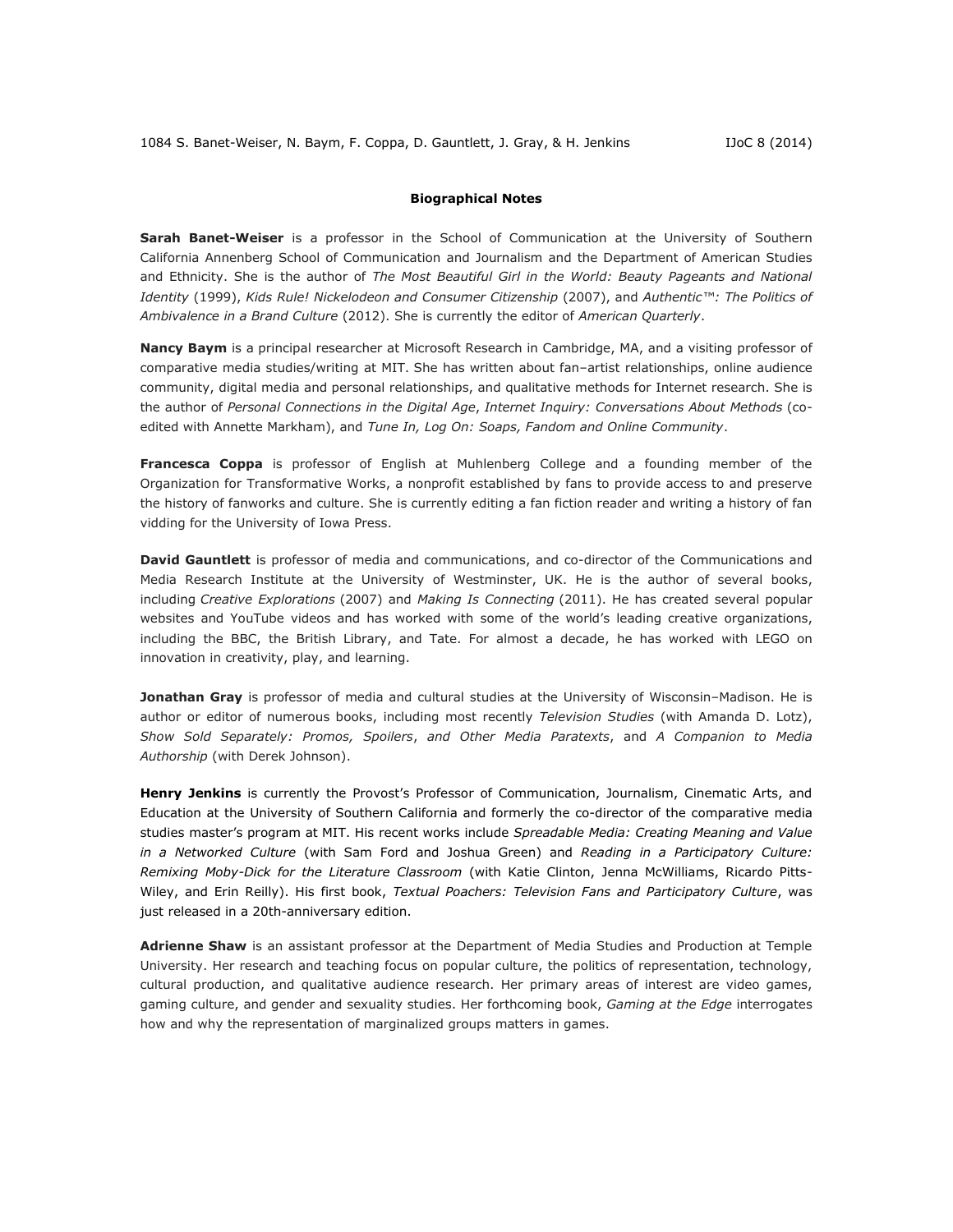# **References**

Bakhtin, M. M. (1986). *Speech genres and other late essays.* Austin, TX: University of Texas Press.

- Benkler, Y. (2007). *The wealth of networks: How social production transforms markets and freedom*. New Haven, CT: Yale University Press.
- Booth, P. (2010). *Digital fandom: New media studies*. New York, NY: Peter Lang.
- Carpentier, N. (2011). *Media and participation: A site of ideological-democratic struggle*. Bristol, UK: Intellect.
- Castells, M. (2013). *Communication power (2nd edition).* New York, NY: Oxford University Press.
- Condit, C. (1989, June). The rhetorical limits of polysemy. *Critical Studies in Mass Communications*, *6*(2), 103–123.
- Coppa, F. (2012.) Review of the book *Digital fandom: New media studies,* by P. Booth. *Transformative works and cultures,* no. 11. [doi:10.3983/twc.2012.0450](http://dx.doi.org/10.3983/twc.2012.0450)
- Couldry, N. (2003). *Media rituals: A critical approach.* New York, NY: Routledge.
- Couldry, N. (2010). *Why voice matters: Culture and politics after neo-liberalism.* London, UK: SAGE Publications.
- Crawford, K. (2009). Following you: Disciplines of listening in social media. *Continuum*, *23*(4), 525–535.
- Fenton, N. (2012). The Internet and social networking. In J. Curran, N. Fenton, & D. Freedman (Eds.), *Misunderstanding the Internet* (pp. 123–148). Abingdon, UK: Routledge.
- Fiske, J. (1987). *Television culture.* London, UK: Methuen.
- Garber, M. (2003) *Academic instincts*. Trenton, NJ: Princeton University Press.
- Gauntlett, D. (2011), *Making is connecting: The social meaning of creativity, from DIY and knitting to YouTube and Web 2.0*. Cambridge, UK: Polity.
- Geertz, C. (1973). *Interpretation of cultures*. New York, NY: Basic Books.
- Gerlitz, C., & Helmond, A. (2013). The Like economy: Social buttons and the data-intensive web. *New Media & Society*, *15*(8), 1348–1365.
- Gillespie, T. (2010). The politics of platforms, *New Media & Society*, 12(3), 347–364.